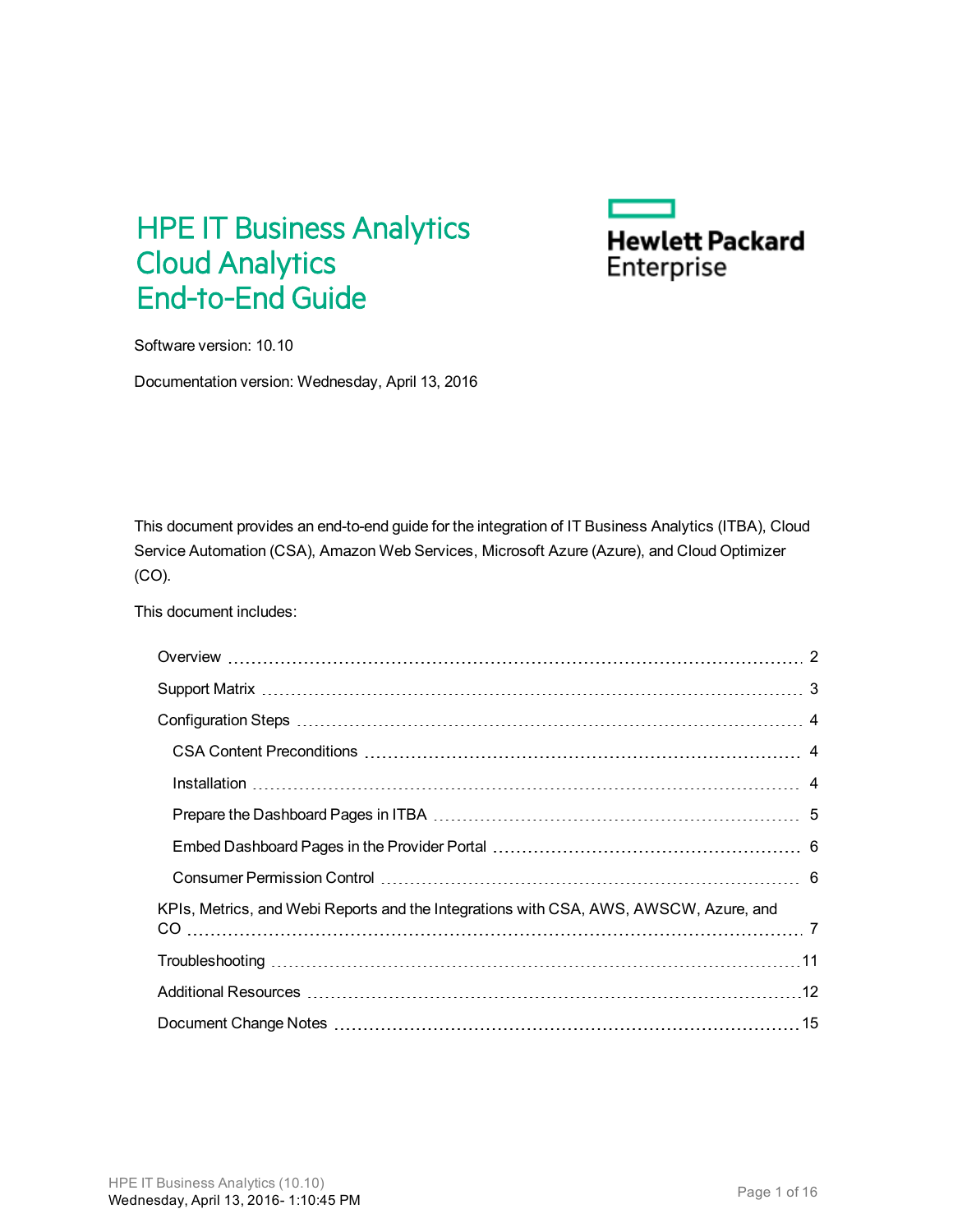# <span id="page-1-0"></span>**Overview**

The CSA CAP pages, KPIs, and Metrics display data extracted from CSA, AWS, AWSCW, Azure, and CO.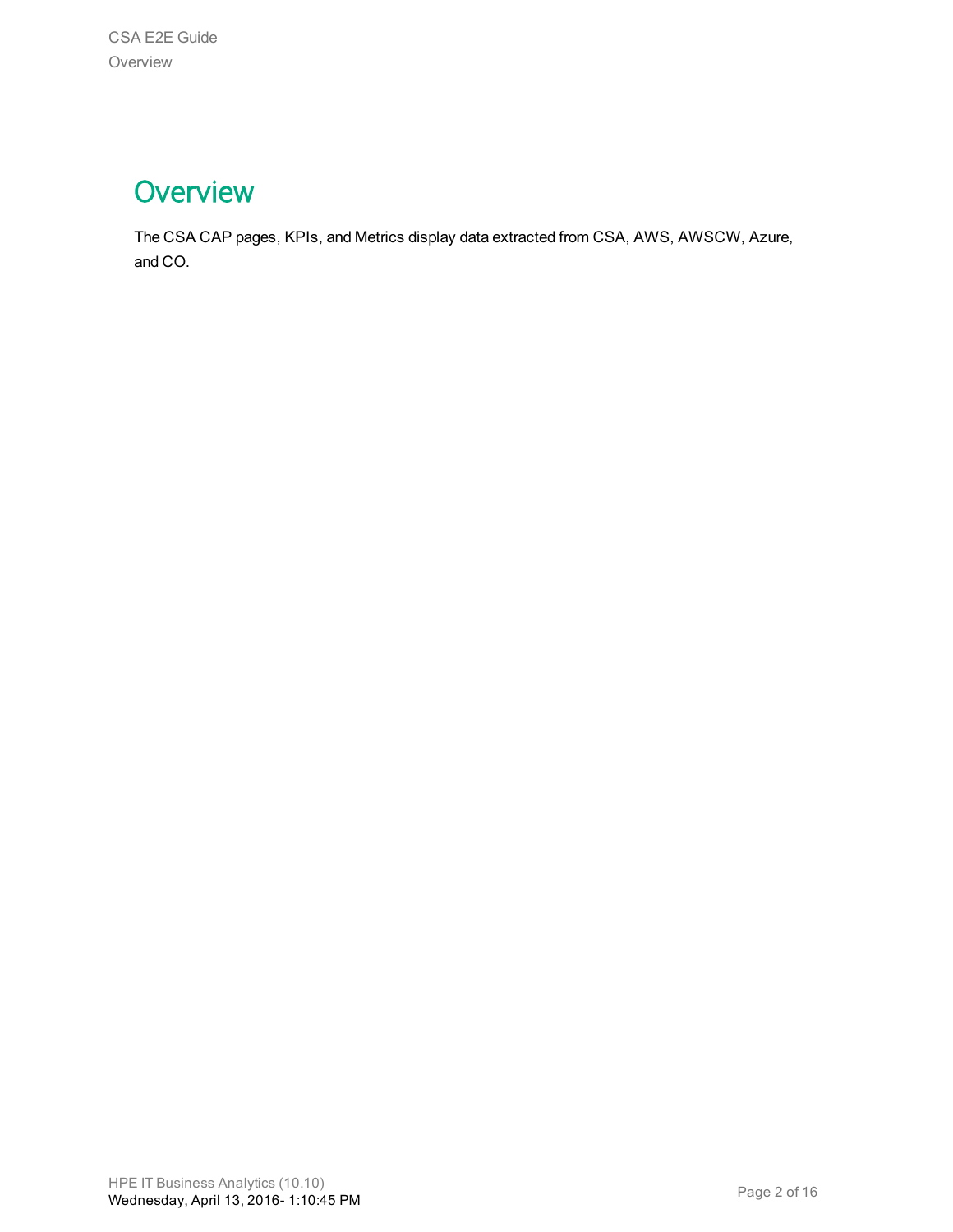# <span id="page-2-0"></span>Support Matrix

| <b>Product</b>                                                    | <b>Versions</b>                                                                                                   | <b>Supported</b><br><b>Databases</b> |  |
|-------------------------------------------------------------------|-------------------------------------------------------------------------------------------------------------------|--------------------------------------|--|
| Amazon Web Services<br>(AWS)                                      | Amazon Web Services                                                                                               | All supported<br>database<br>servers |  |
|                                                                   | Note: Working with this data source requires a<br>working Internet connection from the Data<br>Warehouse machine. |                                      |  |
| Amazon Web Service<br>Amazon Web Service CloudWatch<br>CloudWatch |                                                                                                                   | All supported<br>database            |  |
| (AWSCW)                                                           | Note: Working with this data source requires a<br>working Internet connection from the Data<br>Warehouse machine. | servers                              |  |
| Microsoft Azure<br>(AZURE)                                        |                                                                                                                   | All supported<br>database<br>servers |  |
| Cloud Service<br>Automation (CSA)                                 | 4.6, 4.50 with patch 4.50.0001, 4.2, 4.1, 4.0, 3.2 and 3.1                                                        | All supported<br>database<br>servers |  |
| Cloud Optimizer (CO)                                              | 3.0                                                                                                               | All supported<br>database<br>servers |  |

For details, see *Support Matrix*.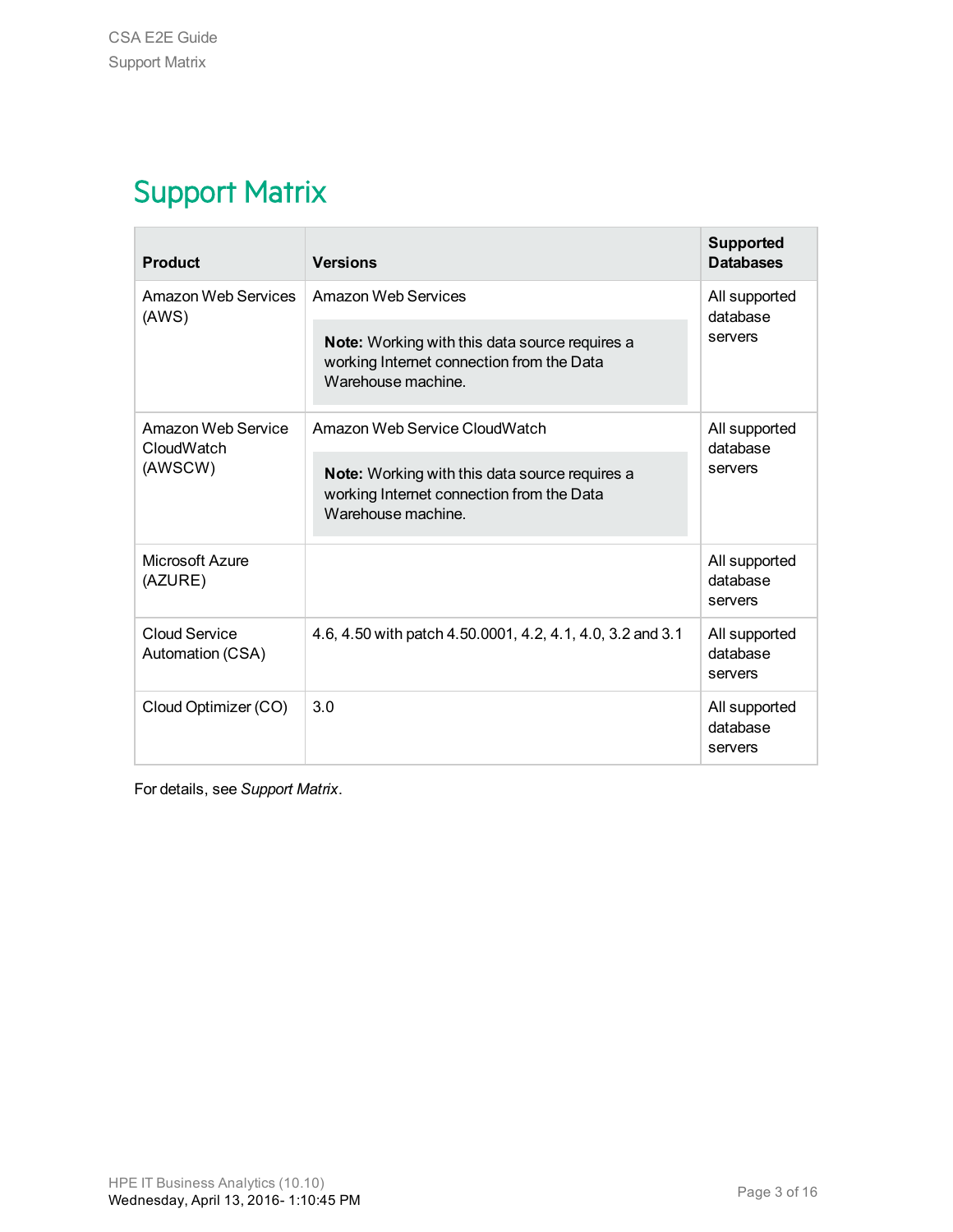# <span id="page-3-0"></span>Configuration Steps

To configure the integrations, follow the below steps.

## <span id="page-3-1"></span>CSA Content Preconditions

1. All VMs must be created from the CSA portal, but only the following OOTB designs are supported:

| <b>AZURE</b> | CSL BP MICROSOFT AZURE COMPUTE 3.20 CP3.0           |
|--------------|-----------------------------------------------------|
| Amazon       | Sequence: Amazon EC2 Compute with ELB               |
|              | Topology: Amazon EC2 topology (version: 15.07.0000) |
| Helion       | OpenStack Compute with Storage v5.0                 |
| vCenter      | vCenter Compute – EEM (version: 1.0.2)              |
|              | vCenter Compute (version: 1.0.1)                    |

2. When you create a VM in CSA, you create a resource provider (which includes an account message) and a design, but you have to install resource provider the relevant category in the below list:

| <b>CSA Category</b>   | <b>Resource Provider</b> |
|-----------------------|--------------------------|
| <b>VMware vCenter</b> | <b>VCenter</b>           |
| Amazon AWS            | Amazon                   |
| OpenStack             | Helion                   |
| Microsoft Azure       | Azure                    |

### <span id="page-3-2"></span>Installation

To install and configure this integration:

1. Install ITBA. For details, see *Installation Guide* . You can install ITBA using a GUI, silent, or console installation.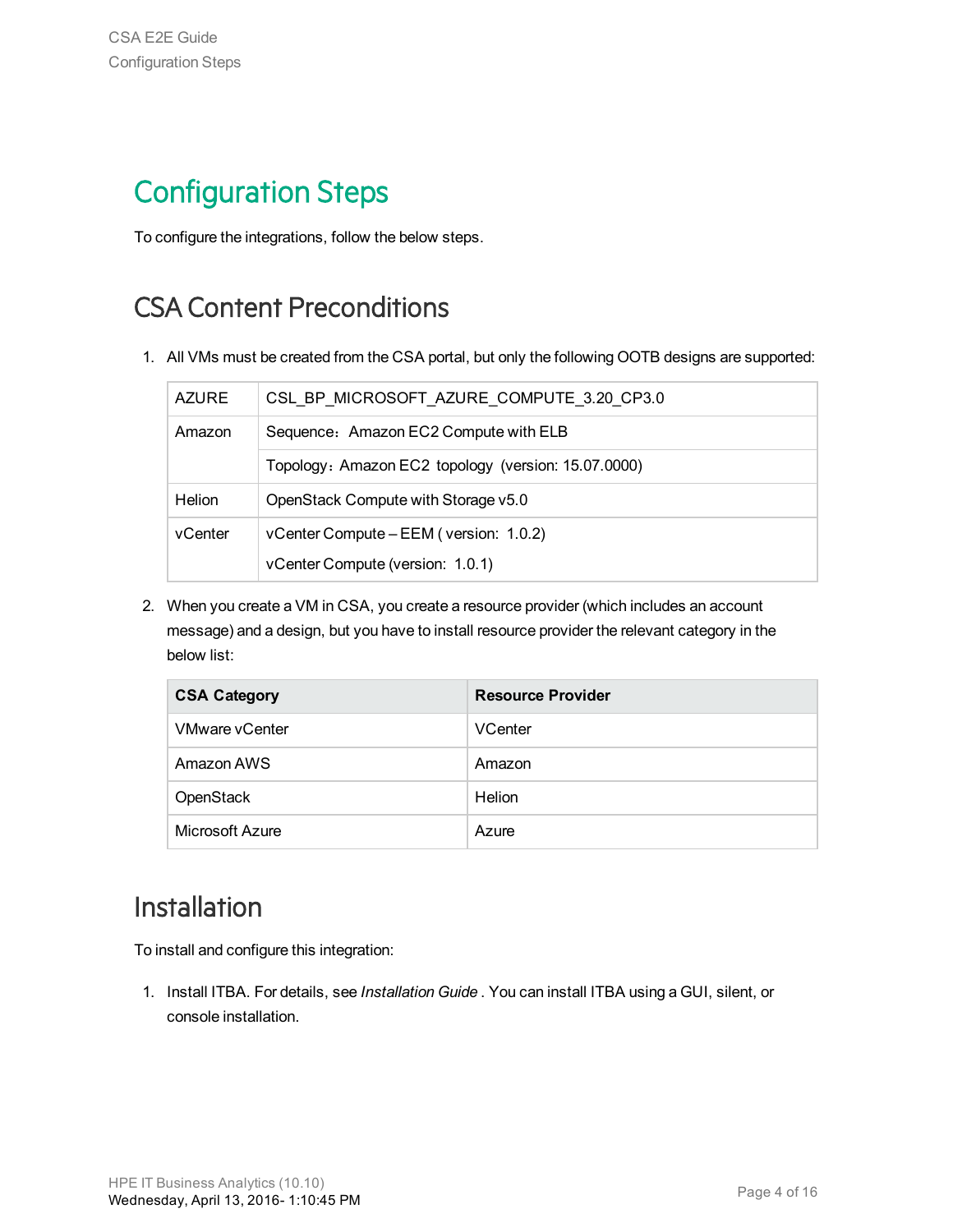- 2. Optional:
	- <sup>o</sup> Optional Install BOE on a Linux Server or Optional Install BOE Client on Windows Server in the *Installation Guide*.
	- <sup>o</sup> Optional Install the Vertica Driver in the BOE Server and the BOE Client Server in the *Installation Guide*.
- 3. Integrate ITBA with the BOE server. For details, see Update the BOE Linkage in the *Utility Tools Guide*.

# <span id="page-4-0"></span>Prepare the Dashboard Pages in ITBA

CSA CAP.

- 1. Create data in source systems: CSA, AWS, AWSCW, Azure, and CO.
- 2. Install and connect to data source for CSA, AWS, AWSCS, Azure, and CO
	- a. Integration with CSA in the *Content Reference Guide*.

**Note:** For CSA: If you want to change the default exchange rate of each currency, see "Change the default exchange rate of each currency in the *Content Reference Guide*.

- b. Integration with AWS in the *Content Reference Guide*.
- c. Integration with AWSCW in the *Content Reference Guide*.
- d. Integration with Azure in the *Content Reference Guide*.
- e. Integration with CO in the *Content Reference Guide*.

**Note:** For CO: If you want to change the default pricing model, see "Change the default price of the CO private cloud resources in the *Content Reference Guide*.

- 3. Execute the ETL process. For details, see Data Management Run ETL Content Flow Management in the *Administrator Guide*.
- 4. Activate the CSA CAP. For details, see Activate a CAP in the *Content Acceleration Packs Guide*.

**Note:** Some KPIs/Metrics may have no data if some of the Content Packs have not been installed.

5. Check the CSA Dashboard pages.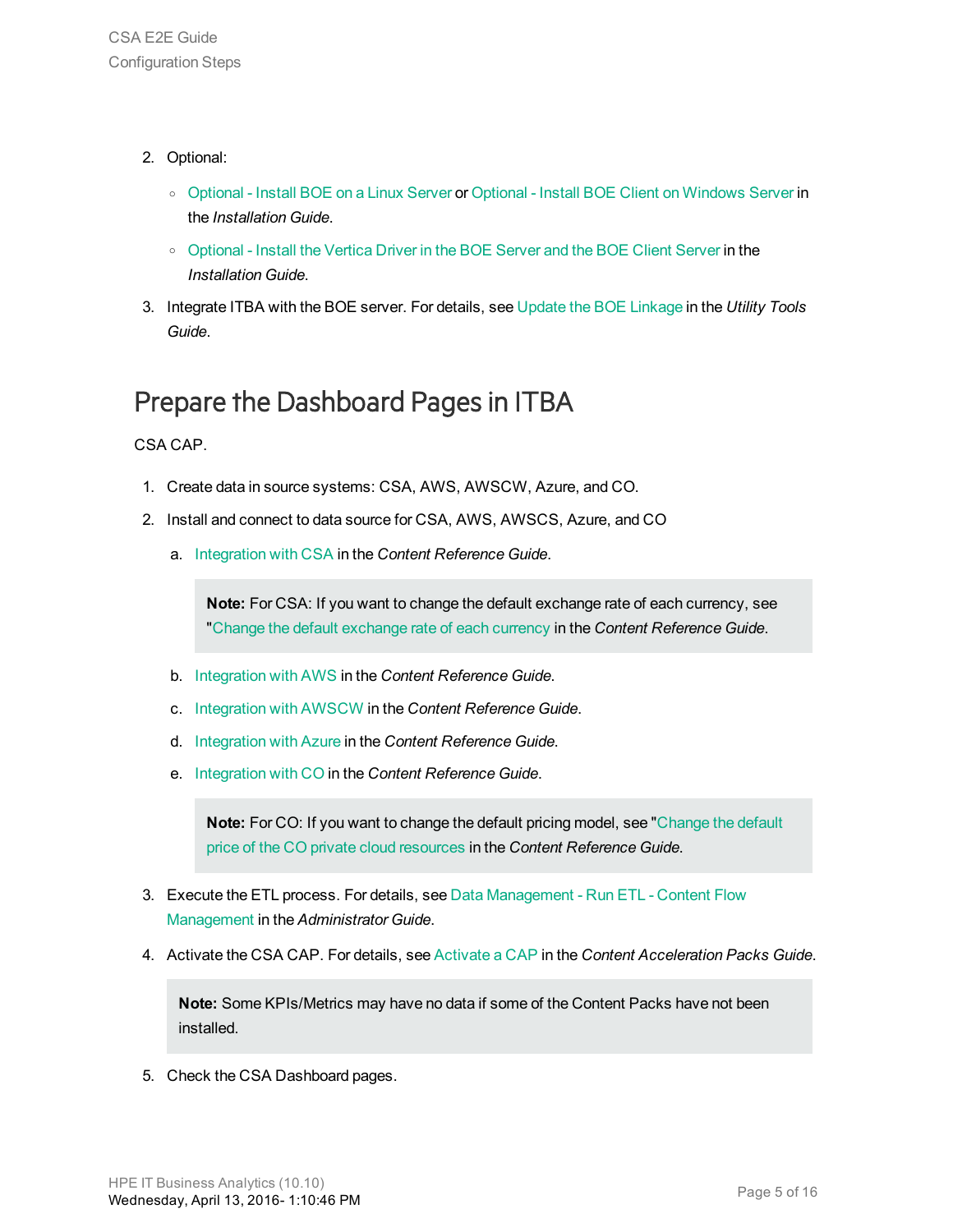**Note:** If a page is blank:

- a. Update the browser settings. For details, see Browsers and BOE Reports in the *Administrator Guide*.
- b. Link again ITBA to the BOE server. For details, see Update the BOE Linkage in the *Utility Tools Guide*.
- 6. Add a scheduler for ETL. For details, see Run a job instance using the Content Flow Manager in the *Administrator Guide*.
- 7. Add a trigger for the KPI calculation. For details, see Use-Case Trigger Business Context calculation from Content Flow Manager in the *Administrator Guide*.

### <span id="page-5-0"></span>Embed Dashboard Pagesin the Provider Portal

- 1. Create a user in ITBA with the same logon name as in CSA.
- 2. Configure single sign-on. For details, see LW-SSO in the *Administrator Guide*.
- 3. Configure the embedded page URL. For details, see Embed an ITBA Dashboard page in another application in the *Business Analyst Guide*.
- 4. Access the ITBA pages in the CSA system.

### <span id="page-5-1"></span>Consumer Permission Control

- 1. Integrate LDAP with ITBA, BOE and CSA. For details, see Users and Roles LDAP Managementin the *Administrator Guide*.
- 2. Configure permission in BOE universe tool. For details, see Configure the Showback report for the Consumer Organization Administrator in the *Content Reference Guide*.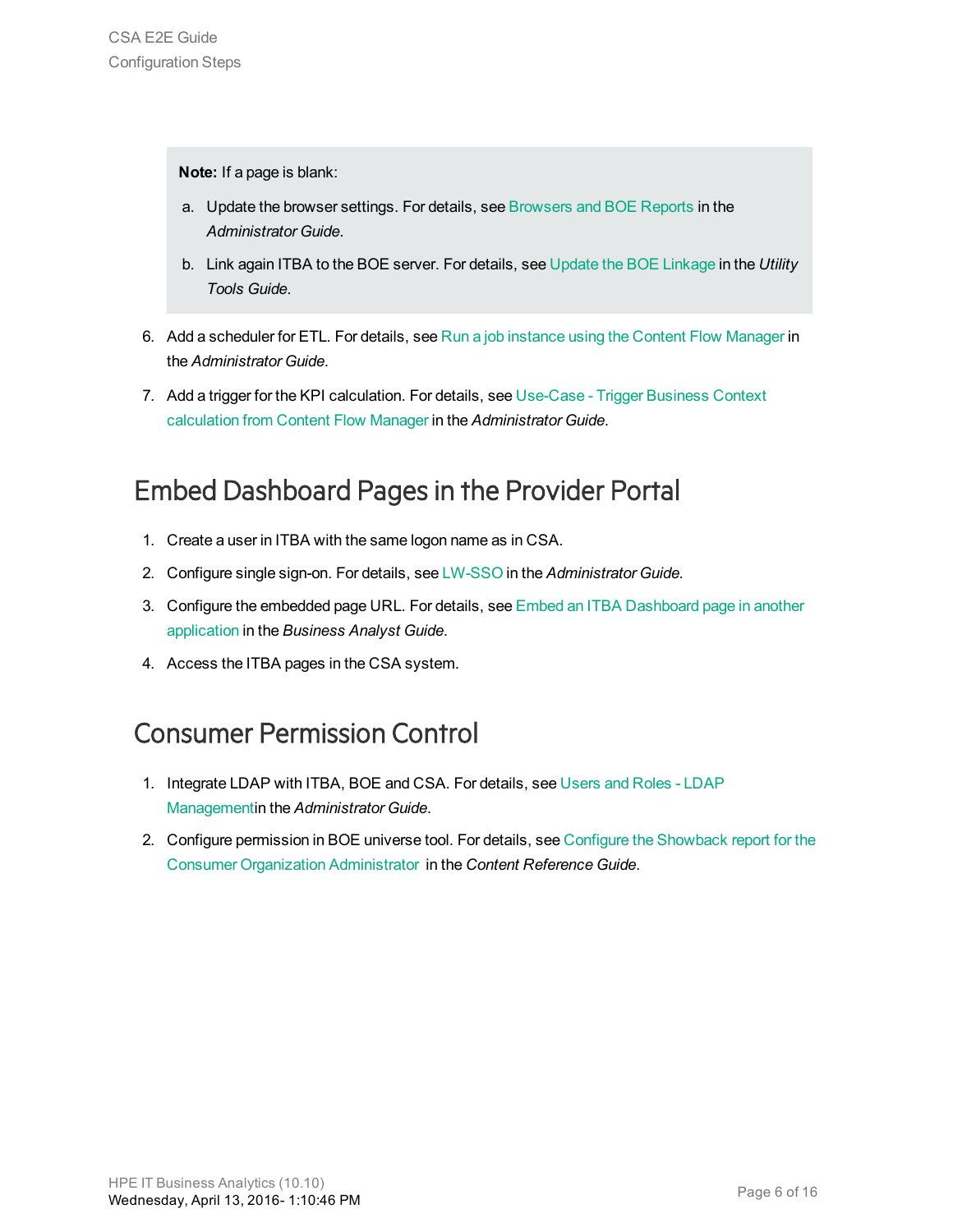# <span id="page-6-0"></span>KPIs, Metrics, and Webi Reports and the Integrations with CSA, AWS, AWSCW, Azure, and CO

| <b>KPIs and Metrics</b>                                                          | <b>CSA</b>   | <b>CSA</b><br>+AWS | <b>CSA</b><br>+Azure | <b>CSA</b><br>$+CO$ | <b>CSA</b><br>+AWS<br>+Azure<br>$+CO$ |
|----------------------------------------------------------------------------------|--------------|--------------------|----------------------|---------------------|---------------------------------------|
| <b>Average Cost of IT Services KPI</b>                                           | X            | X                  | X                    | X                   | X                                     |
| The average cost of services provided by IT.                                     |              |                    |                      |                     |                                       |
| <b>Average Cost of Resource Providers KPI</b>                                    |              | X                  | X                    | X                   | X                                     |
| The average cost of the Resource Providers during the<br>measurement period.     |              |                    |                      |                     |                                       |
| <b>Average Expense for Services KPI</b>                                          | X            | X                  | X                    | X                   | X                                     |
| The average expense of services consumed by the<br>organization.                 |              |                    |                      |                     |                                       |
| <b>Average Revenue of Services KPI</b>                                           | $\times$     | X                  | $\mathsf{x}$         | $\mathsf{x}$        | X                                     |
| The average revenue of services provided by IT during<br>the measurement period. |              |                    |                      |                     |                                       |
| <b>Number of Service Subscriptions KPI</b>                                       | $\mathsf{X}$ | X                  | X                    | X                   | X                                     |
| The number of Service subscriptions created during the<br>measurement period.    |              |                    |                      |                     |                                       |
| Percentage of DiskSpace Utilization KPI                                          |              | X                  |                      | $\mathsf{x}$        | X                                     |
| The average of percentages of diskspace utilization at<br>instance level.        |              |                    |                      |                     |                                       |
| Percentage of Memory Utilization KPI                                             |              | X                  | X                    | X                   | X                                     |
| The average of percentages of memory utilization at<br>instance level.           |              |                    |                      |                     |                                       |
| Percentage of Pagefile Utilization KPI                                           |              | X                  |                      |                     | X                                     |
| The average of percentages of pagefile utilization at<br>instance level.         |              |                    |                      |                     |                                       |
| Percentage of Server Utilization KPI                                             |              | X                  | X                    | X                   | X                                     |
| The average of percentages of CPU utilization at<br>instance level.              |              |                    |                      |                     |                                       |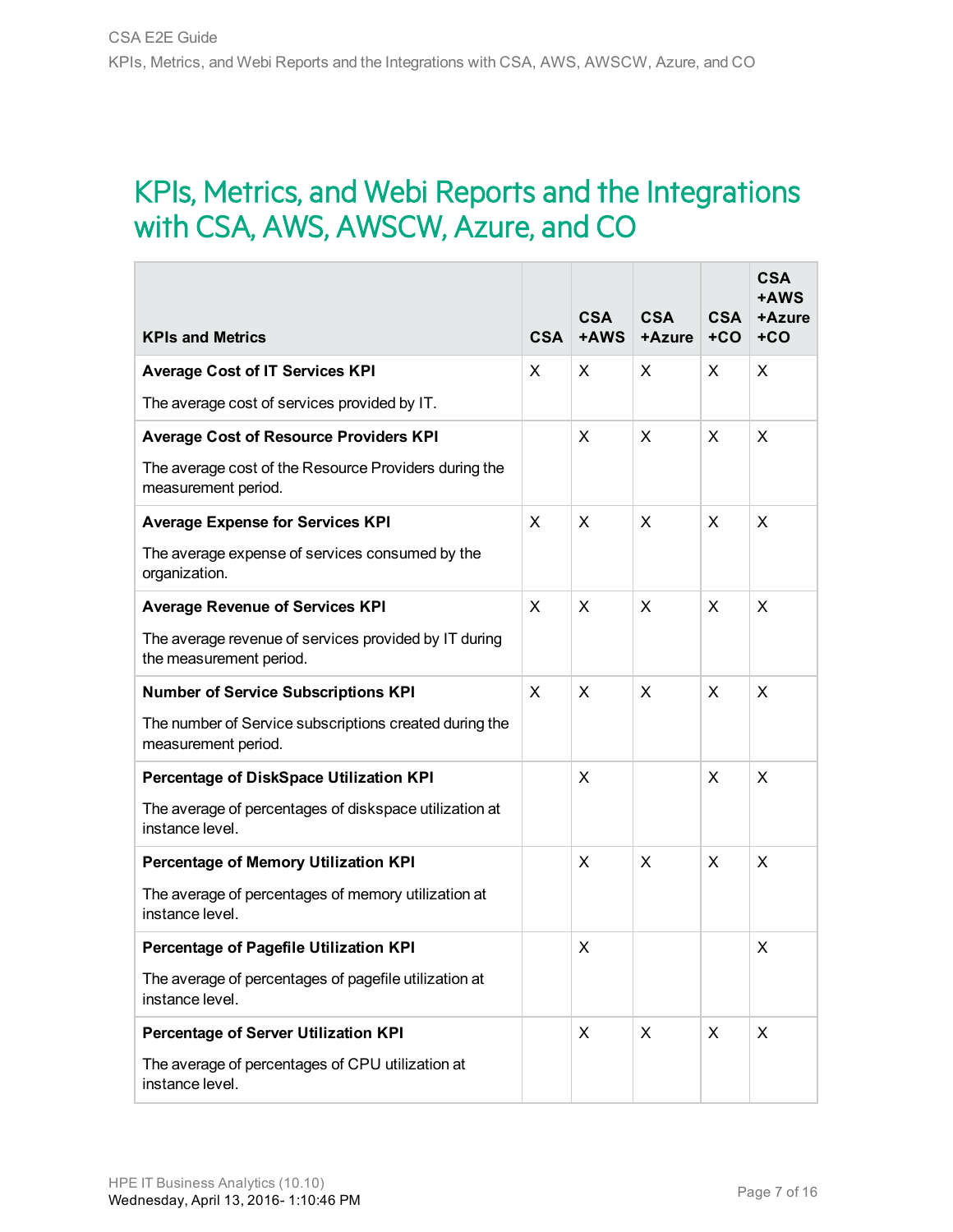|                                                                                                                                                                                                                                                |            |                    |                      |                     | <b>CSA</b><br>+AWS |
|------------------------------------------------------------------------------------------------------------------------------------------------------------------------------------------------------------------------------------------------|------------|--------------------|----------------------|---------------------|--------------------|
| <b>KPIs and Metrics</b>                                                                                                                                                                                                                        | <b>CSA</b> | <b>CSA</b><br>+AWS | <b>CSA</b><br>+Azure | <b>CSA</b><br>$+CO$ | +Azure<br>$+CO$    |
| Percentage of Swap Utilization KPI                                                                                                                                                                                                             |            | X                  |                      |                     | X                  |
| The average of percentages of swap utilization at<br>instance level.                                                                                                                                                                           |            |                    |                      |                     |                    |
| Percentage of Volume Utilization KPI                                                                                                                                                                                                           |            | X                  |                      |                     | X                  |
| The average of percentages of volume utilization at<br>instance level.                                                                                                                                                                         |            |                    |                      |                     |                    |
| <b>Public vs Private Cloud Spending KPI</b>                                                                                                                                                                                                    |            | X                  | X                    | X                   | X                  |
| The ratio between the public and the private spending.                                                                                                                                                                                         |            |                    |                      |                     |                    |
| <b>Service Profit Margin KPI</b>                                                                                                                                                                                                               |            | X                  | X                    | X                   | X                  |
| The profit margin of the services provided by IT during<br>the measurement period.                                                                                                                                                             |            |                    |                      |                     |                    |
| <b>Service Subscription Lifespan KPI</b>                                                                                                                                                                                                       | X          | X                  | X                    | X                   | X                  |
| The average lifecycle time of a subscription to a service<br>during the measurement period.                                                                                                                                                    |            |                    |                      |                     |                    |
| <b>Total Cost of IT Services KPI</b>                                                                                                                                                                                                           |            | X                  | X                    | X                   | X                  |
| The total cost of services provided by IT during the<br>measurement period.                                                                                                                                                                    |            |                    |                      |                     |                    |
| <b>Total Cost of Resource Providers KPI</b>                                                                                                                                                                                                    |            | X                  | X                    | X                   | X                  |
| The total cost of the Resource Providers during the<br>measurement period.                                                                                                                                                                     |            |                    |                      |                     |                    |
| <b>Total Expense for Services KPI</b>                                                                                                                                                                                                          | X          | X                  | X                    | X                   | X                  |
| The total expense of services consumed by the<br>organization.                                                                                                                                                                                 |            |                    |                      |                     |                    |
| <b>Total Revenue of Services KPI</b>                                                                                                                                                                                                           | X          | X                  | X                    | X                   | X                  |
| The total revenue of service provided by IT during the<br>measurement period.                                                                                                                                                                  |            |                    |                      |                     |                    |
| <b>Amount of Used Disk Metric</b>                                                                                                                                                                                                              |            |                    |                      | X                   | X                  |
| The product of the amount of disk provisioned and the<br>number of days the VM has been running. For example,<br>if a VM has been running with 20 GB of hard disk for 5<br>days, the DiskDays is calculated as $20x5 = 100$ Disk<br>(GB)-Days. |            |                    |                      |                     |                    |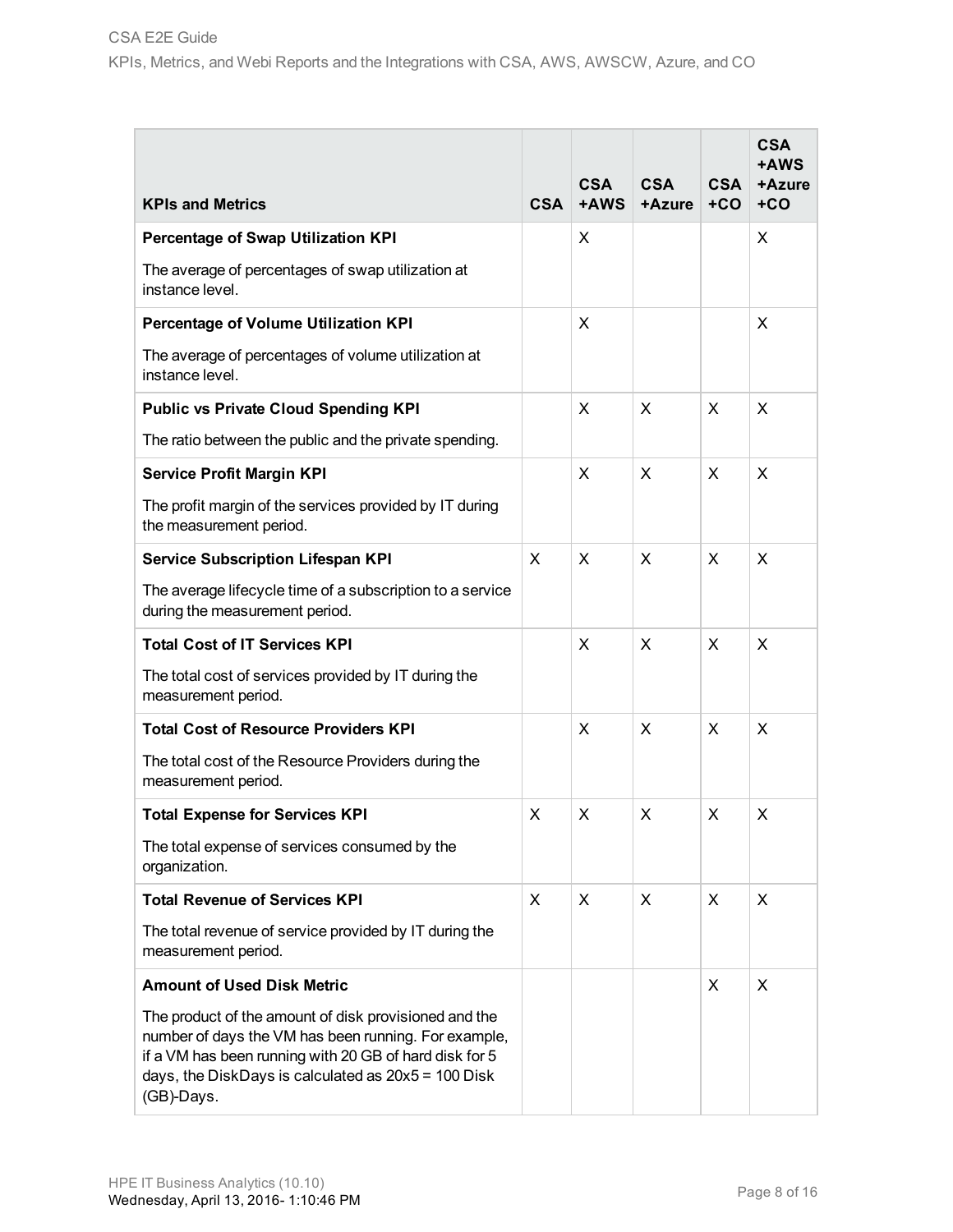| <b>KPIs and Metrics</b>                                                                                                                                                                                                                                                      | <b>CSA</b> | <b>CSA</b><br>$+AWS$ | <b>CSA</b><br>+Azure | <b>CSA</b><br>$+CO$ | <b>CSA</b><br>+AWS<br>+Azure<br>$+CO$ |
|------------------------------------------------------------------------------------------------------------------------------------------------------------------------------------------------------------------------------------------------------------------------------|------------|----------------------|----------------------|---------------------|---------------------------------------|
| <b>Amount of Used Memory Metric</b>                                                                                                                                                                                                                                          |            |                      |                      | X                   | X                                     |
| The product of the amount of memory allocated and the<br>number of days the VM has been running. For example,<br>if a VM has been running with 4 GB of memory for 5<br>days, the MemDays is calculated as follows: $5x4 = 20$<br>Memory (GB)-Days.                           |            |                      |                      |                     |                                       |
| <b>Amount of Used Storage Metric</b>                                                                                                                                                                                                                                         |            | X                    |                      |                     | X                                     |
| The number of TBs of storage that are currently in use.                                                                                                                                                                                                                      |            |                      |                      |                     |                                       |
| <b>Computer Hours Metric</b>                                                                                                                                                                                                                                                 |            | X                    | X                    |                     | X                                     |
| The number of hours during which the VM has been<br>running.                                                                                                                                                                                                                 |            |                      |                      |                     |                                       |
| <b>Incoming Network Traffic Metric</b>                                                                                                                                                                                                                                       |            | X                    |                      |                     | X                                     |
| Network Download.                                                                                                                                                                                                                                                            |            |                      |                      |                     |                                       |
| <b>Network Traffic Metric</b>                                                                                                                                                                                                                                                |            | X                    |                      |                     | X                                     |
| Total network traffic.                                                                                                                                                                                                                                                       |            |                      |                      |                     |                                       |
| <b>Number of Used CPUs Metric</b>                                                                                                                                                                                                                                            |            |                      |                      | X                   | X                                     |
| The product of the number of CPUs and the number of<br>days the VM has been running. For example, if 4 CPUs<br>are used for the first 15 days and 8 CPUs are used for<br>the next 15 days in a month, the CPUDays is calculated<br>as follows: $(4x15)+(8x15) = 180$ CPUDays |            |                      |                      |                     |                                       |
| <b>Number of Used Instances Metric</b>                                                                                                                                                                                                                                       |            | X                    | X                    | X                   | X                                     |
| The number of dedicated instances you are running in<br>your hybrid cloud environment.                                                                                                                                                                                       |            |                      |                      |                     |                                       |
| <b>Outgoing Network Traffic Metric</b>                                                                                                                                                                                                                                       |            | X                    |                      |                     | X                                     |
| Network Upload.                                                                                                                                                                                                                                                              |            |                      |                      |                     |                                       |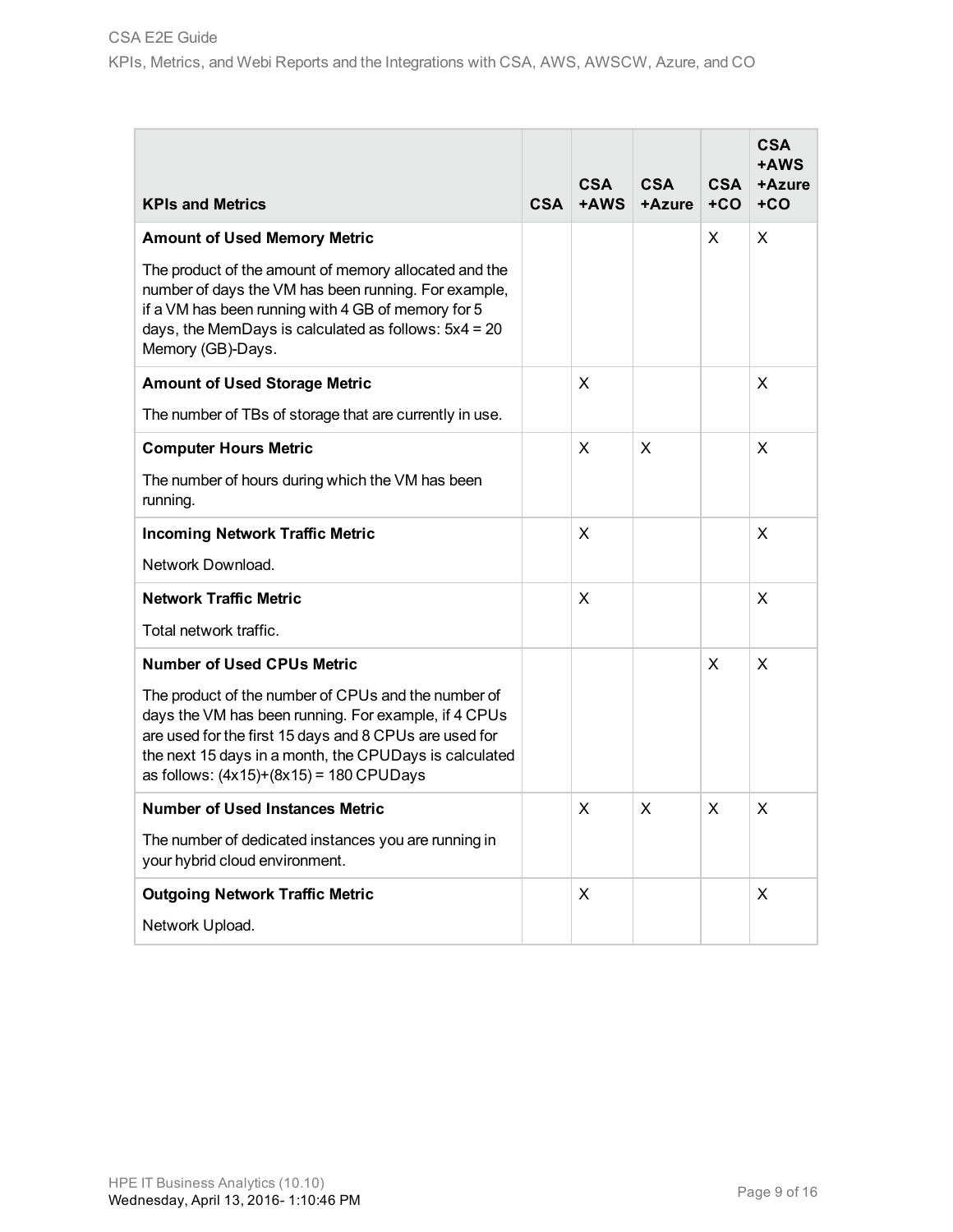| <b>Webi Reports</b>                                                               | <b>CSA</b> | <b>CSA</b><br>+AWS        | <b>CSA</b><br>+Azure | <b>CSA</b><br>$+CO$       | <b>CSA</b><br>+AWS<br>+Azure<br>$+CO$ |
|-----------------------------------------------------------------------------------|------------|---------------------------|----------------------|---------------------------|---------------------------------------|
| CSA - Amazon EC2 Instance Usage and Utilization                                   |            | X                         |                      |                           | X                                     |
| <b>CSA-Showback for Cloud Services</b>                                            | X          | X                         | X                    | X                         | $\times$                              |
| <b>CSA-Showback Detail for Cloud Services</b>                                     | X          | $\boldsymbol{\mathsf{x}}$ | $\times$             | $\boldsymbol{\mathsf{x}}$ | X                                     |
| <b>CSA-Showback for Consumer</b>                                                  | X          | X                         | X                    | X                         | $\times$                              |
| <b>CSA-Showback Detail for Consumer</b>                                           | X          | X                         | X                    | X                         | X                                     |
| <b>CSA-Resource Usage and Utilization for Consumer</b>                            |            | X                         | X                    | X                         | X                                     |
| <b>CSA-Resource Usage and Utilization for Resource</b><br><b>Supplier Manager</b> |            | X                         | X                    | X                         | $\times$                              |

For details about the reports, see *Content Acceleration Packs Guide*.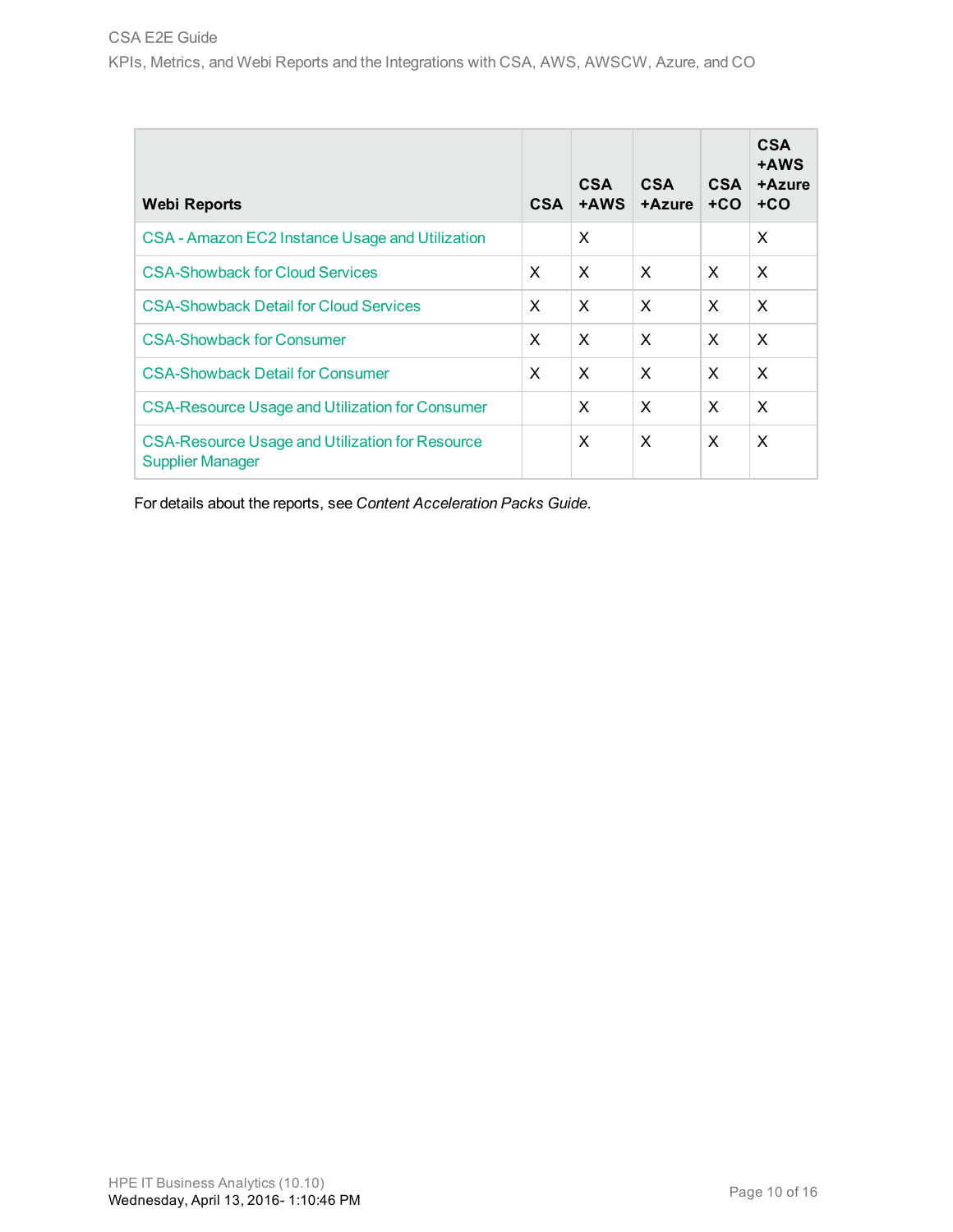# <span id="page-10-0"></span>**Troubleshooting**

- Some KPIs/Metrics may have no data if some of the Content Packs are not installed.
- Blank report or Dashboard page.
	- a. You must update the browser settings. For details, see Browsers and BOE Reports in the *Administrator Guide*.
	- b. If you changed the host name of the ITBA server or of the BOE server, you must link again ITBA to the BOE server.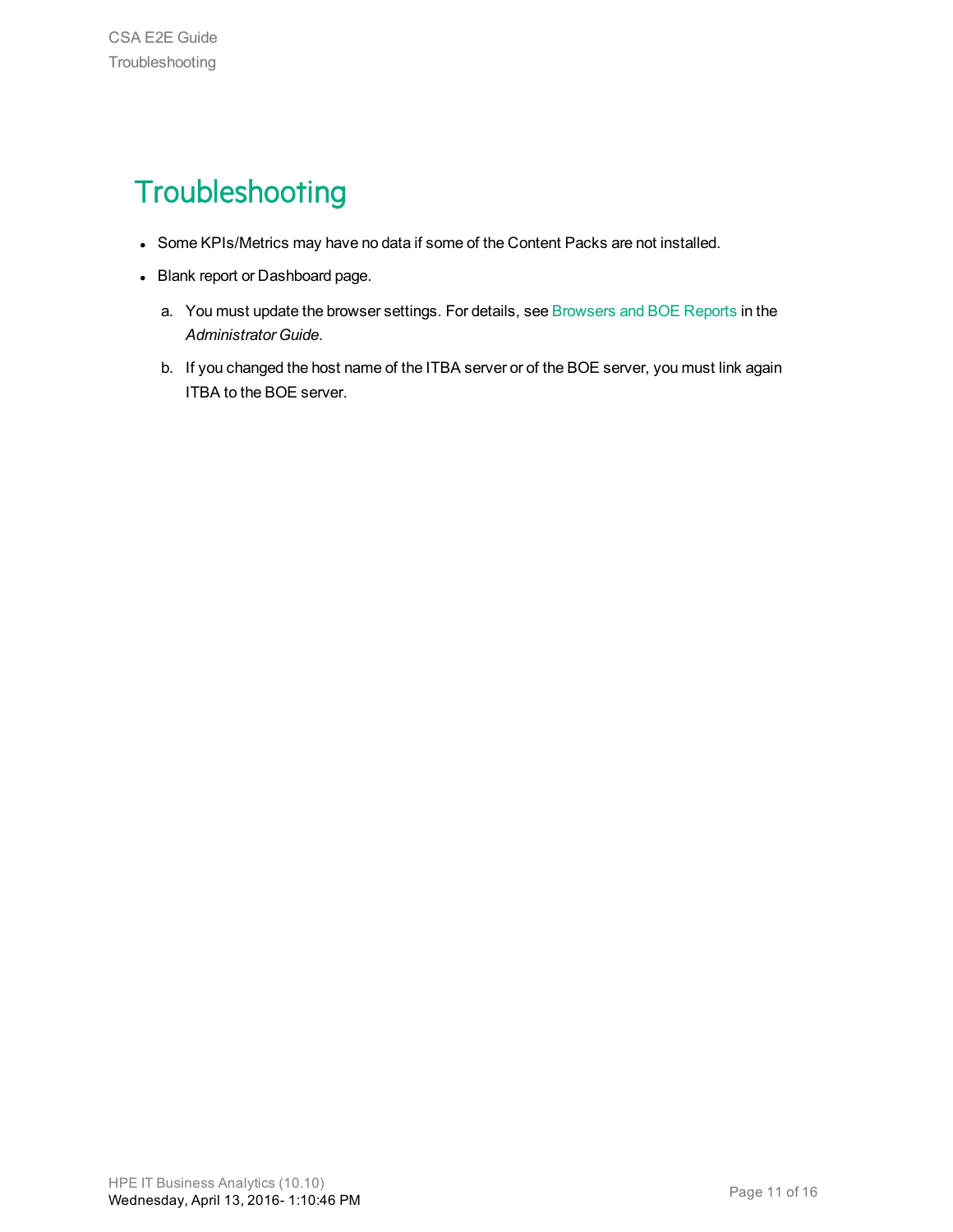# <span id="page-11-0"></span>Additional Resources



HPE [Software](https://www.hpe.com/us/en/support.html) Support Online



HPE Live [Network](https://hpln.hpe.com/group/it-business-analytics)



HPE Software Solutions and [Integrations](http://support.openview.hp.com/sc/solutions/index.jsp)



Forum Discussions:

• <https://hpln.hpe.com/node/10214/og/forum/373>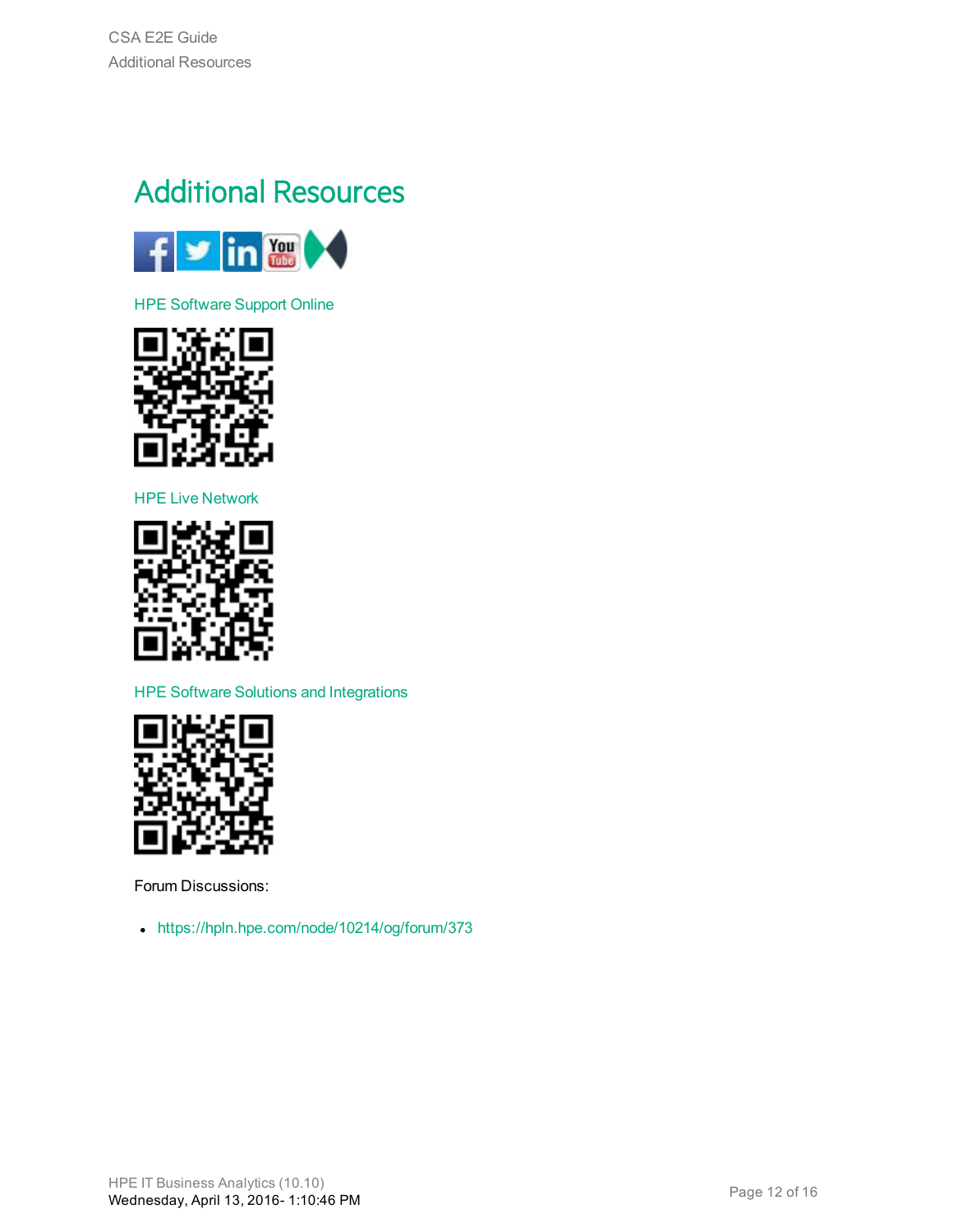### Online Documentation

To check for recent updates or to verify that you are using the most recent edition of a document, go to:

#### [Support](https://softwaresupport.hp.com/group/softwaresupport/home) Site (**[https://softwaresupport.hp.com/group/softwaresupport/home](https://www.hpe.com/us/en/support.html)**)

**Note:** If you have reached this library, you have already signed in with your HPE Passport credentials. You can also receive updated documentation if you subscribe to the appropriate product support service. Contact your HPE sales representative for details. See Document Change Notes within the document for a list of any revisions.

### All Manuals Download

After downloading the *All Manuals Download* zip file, unzip the full set on your local directory. You can then search across the doc set using the Advanced Search capabilities in Adobe Acrobat.

### Support

Visit the HP Software Support site at: [https://softwaresupport.hpe.com](https://softwaresupport.hpe.com/).

This website provides contact information and details about the products, services, and support that HP Software offers.

HP Software online support provides customer self-solve capabilities. It provides a fast and efficient way to access interactive technical support tools needed to manage your business. As a valued support customer, you can benefit by using the support website to:

- Search for knowledge documents of interest
- Submit and track support cases and enhancement requests
- Download software patches
- Manage support contracts
- Look up HP support contacts
- Review information about available services
- Enter into discussions with other software customers
- Research and register for software training

Most of the support areas require that you register as an HP Passport user and to sign in. Many also require a support contract. To register for an HP Passport ID, click **Register** on the HP Support site or click **Create an Account** on the HP Passport logon page.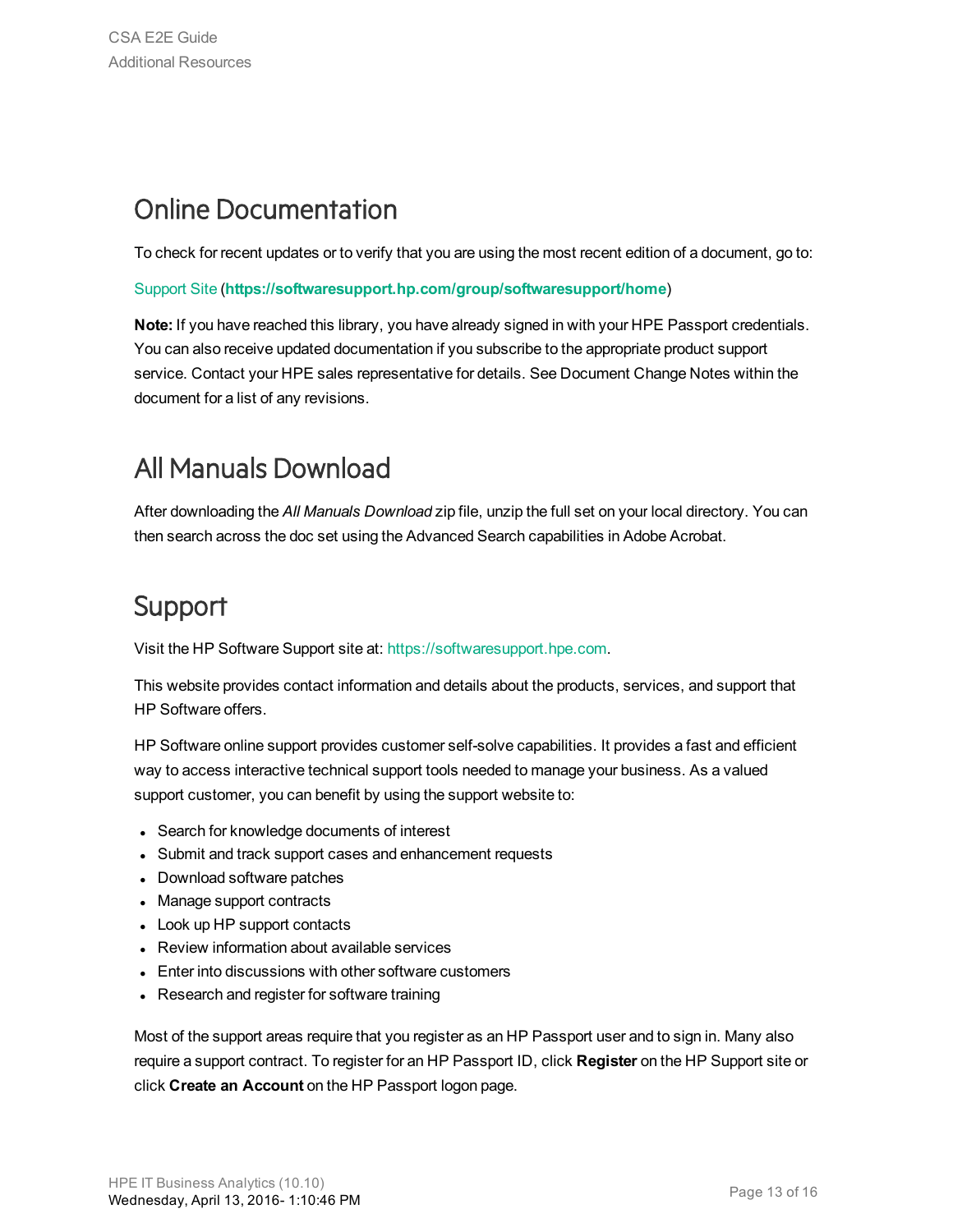To find more information about access levels, go to: <https://softwaresupport.hpe.com/web/softwaresupport/access-levels>.

**HP Software Solutions Now** accesses the HPSW Solution and Integration Portal website. This site enables you to explore HP Product Solutions to meet your business needs, includes a full list of Integrations between HP Products, as well as a listing of ITIL Processes. The URL for this website is [http://h20230.www2.hp.com/sc/solutions/index.jsp.](http://h20230.www2.hp.com/sc/solutions/index.jsp)

## Support Matrices

For complete support and compatibility information, see the support matrix for the relevant product release. All support matrices and product manuals are available here on the HPE Software Support Online website:

#### [http://support.openview.hp.com/sc/support\\_matrices.jsp](https://softwaresupport.hp.com/group/softwaresupport/support-matrices)

You can also download the HPE Support and Compatibility Matrix for this release from the HPE Selfsolve documentation portal:

<http://support.openview.hp.com/selfsolve/manuals>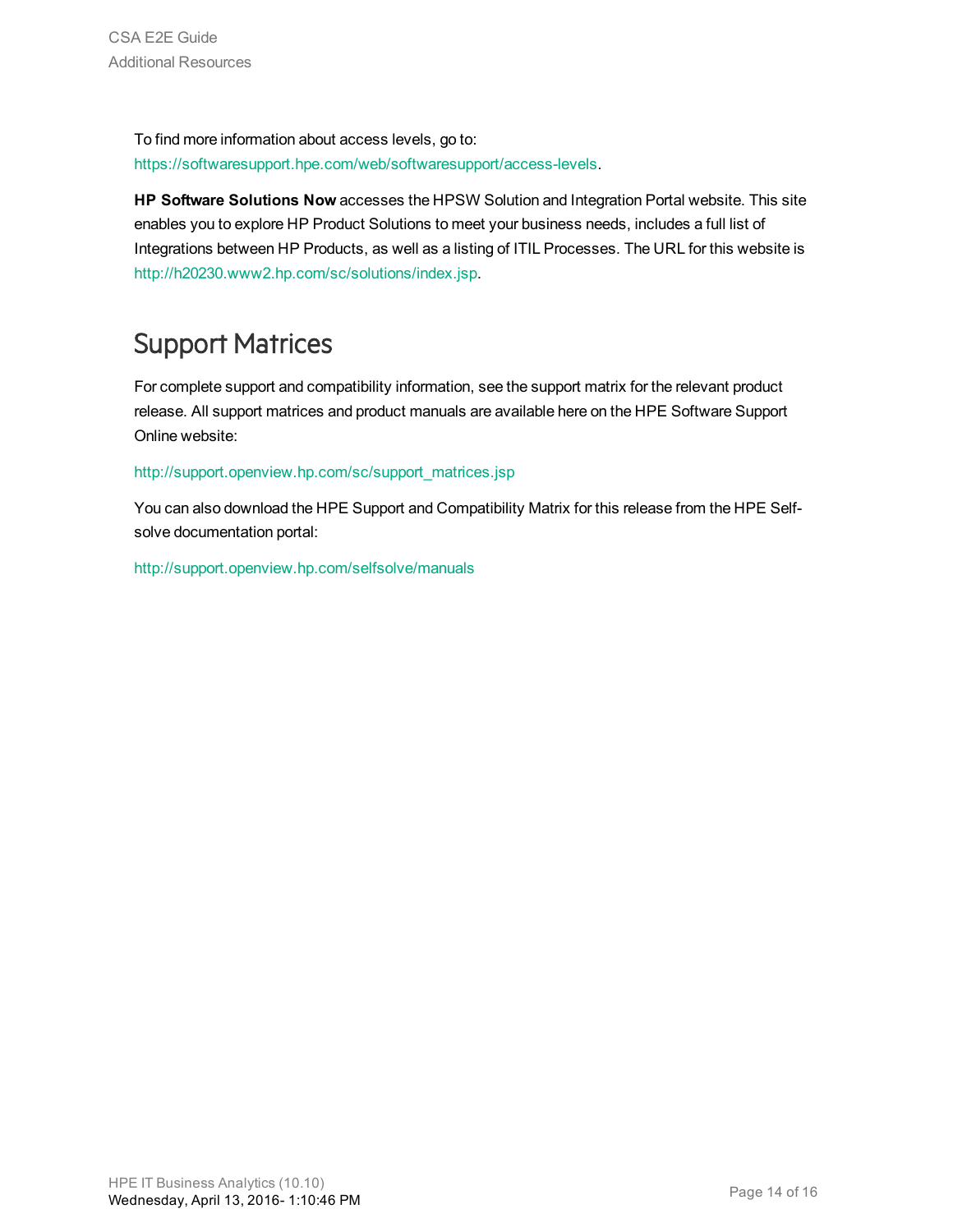# <span id="page-14-0"></span>Document Change Notes

The following table provides details of any changes introduced in this version of this document.

| <b>Date</b> | Change                            |
|-------------|-----------------------------------|
| April 2016  | Original release of this document |